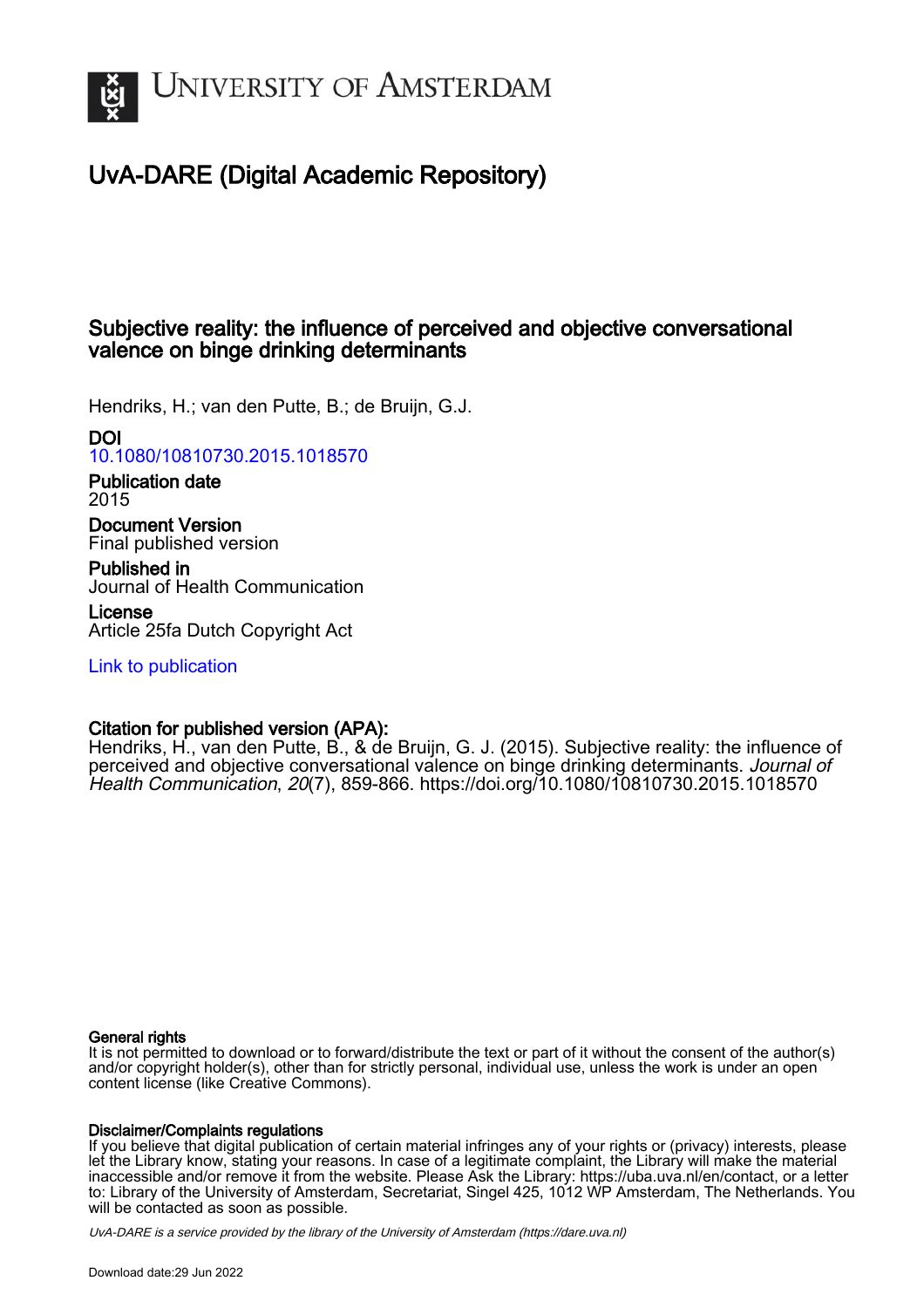# Subjective Reality: The Influence of Perceived and Objective Conversational Valence on Binge Drinking Determinants

HANNEKE HENDRIKS, BAS VAN DEN PUTTE, and GERT-JAN DE BRUIJN

Amsterdam School of Communication Research, University of Amsterdam, Amsterdam, The Netherlands

Previous studies have shown that interpersonal communication, and particularly perceived conversational valence (i.e., the perceived negativity or positivity of conversations) about health topics, influences health determinants. On the basis of 43 dyads  $(N = 86)$  discussing the topic of alcohol consumption, this study is the first to show that whereas perceived and objective conversational valence are positively related, only perceived conversational valence is a significant predictor of binge drinking attitudes and intentions. Thus, subjective reality matters more than objective reality. Furthermore, only the perceived valence of the participants' own contributions—and not of their conversation partners—influences binge drinking intentions, indicating that self-persuasion is more influential than persuasion by others. Thus, conversations in which discussants themselves express negative opinions about unhealthy behaviors can enhance public health.

Interpersonal communication about unhealthy behaviors, such as excessive alcohol consumption, has been shown to influence social cognitive determinants of unhealthy conduct (e.g., Southwell & Yzer, [2007](#page-8-0)). A study on smoking cessation, for example, demonstrated that anti-smoking campaigns elicited discussions which, in turn, increased the intention to quit smoking (Brennan, Durkin, Wakefield, & Kashima, [2010\)](#page-7-0). Moreover, Real and Rimal [\(2007](#page-8-0)) revealed that talking about alcohol increased subsequent drinking intentions (see also Hendriks, Van den Putte, De Bruijn, & De Vreese, [2012;](#page-8-0) Van den Putte, Yzer, Southwell, de Bruijn, & Willemsen, [2011\)](#page-8-0). Although it has been shown that whether people talk about alcohol and smoking is important for the determinants of these behaviors, limited research exists on the influence of how people talk about health topics. A few studies have shown that perceived conversational valence (i.e., how negative or positive people perceive their conversations to be) about health-related behaviors is important for health attitudes and intentions (e.g., Dunlop, Kashima, & Wakefield, [2010](#page-8-0); Van den Putte, Monshouwer, De Bruijn, & Swart, [2010](#page-8-0)). Whether this perceived conversational valence is related to a more objective measure of conversational valence, however, is not yet known. Moreover, whether the perception of the valence of the conversation is more predictive of subsequent

attitudes and intentions than the objectively determined conversational valence is unclear. Last, although research has demonstrated the importance of self-perception and self-persuasion, it has not yet been explored whether the contribution of the self in the conversation is more important for discussion effects than the contribution of the conversation partner (e.g., Bem, [1965](#page-7-0); Wilson & Dunn, [2004\)](#page-8-0).

To address these lacunae in previous literature, the present study—focused on the effects of conversations about alcohol on binge drinking determinants—had three goals. First, we aimed to examine the association between perceived conversational valence and objective conversational valence. Second, we investigated how perceived and objective conversational valence linked with changes in subsequent binge drinking attitudes and intentions. Third, we compared the effects of conversational valence of the participants themselves with the influence of conversational valence of the conversation partners. By investigating how perceived and objective conversational valence link with attitude and intention change, we provide important insight into which construct is more important for changes in health determinants. Furthermore, if our research shows that especially the conversational valence of the participants themselves—and not of the conversation partners—induces healthy binge drinking attitudes and intentions, health promotion attempts should stimulate discussions wherein the person is motivated to actively discuss alcohol negatively.

# Perceived Versus Objective Conversational Valence

Conversational valence has been shown to be important for the determinants of various health behaviors, such as cannabis use (Van den Putte et al., [2010](#page-8-0)), binge drinking

Hanneke Hendriks is currently affiliated with the Department of Social and Organizational Psychology, Leiden University, The Netherlands.

Address correspondence to Hanneke Hendriks, Department of Social and Organizational Psychology, Leiden University, Pieter de la Court Building, Wassenaarseweg 52, 2333 AK Leiden, The Netherlands. E-mail: [H.Hendriks@fsw.leidenuniv.nl](mailto:H.Hendriks@fsw.leidenuniv.nl)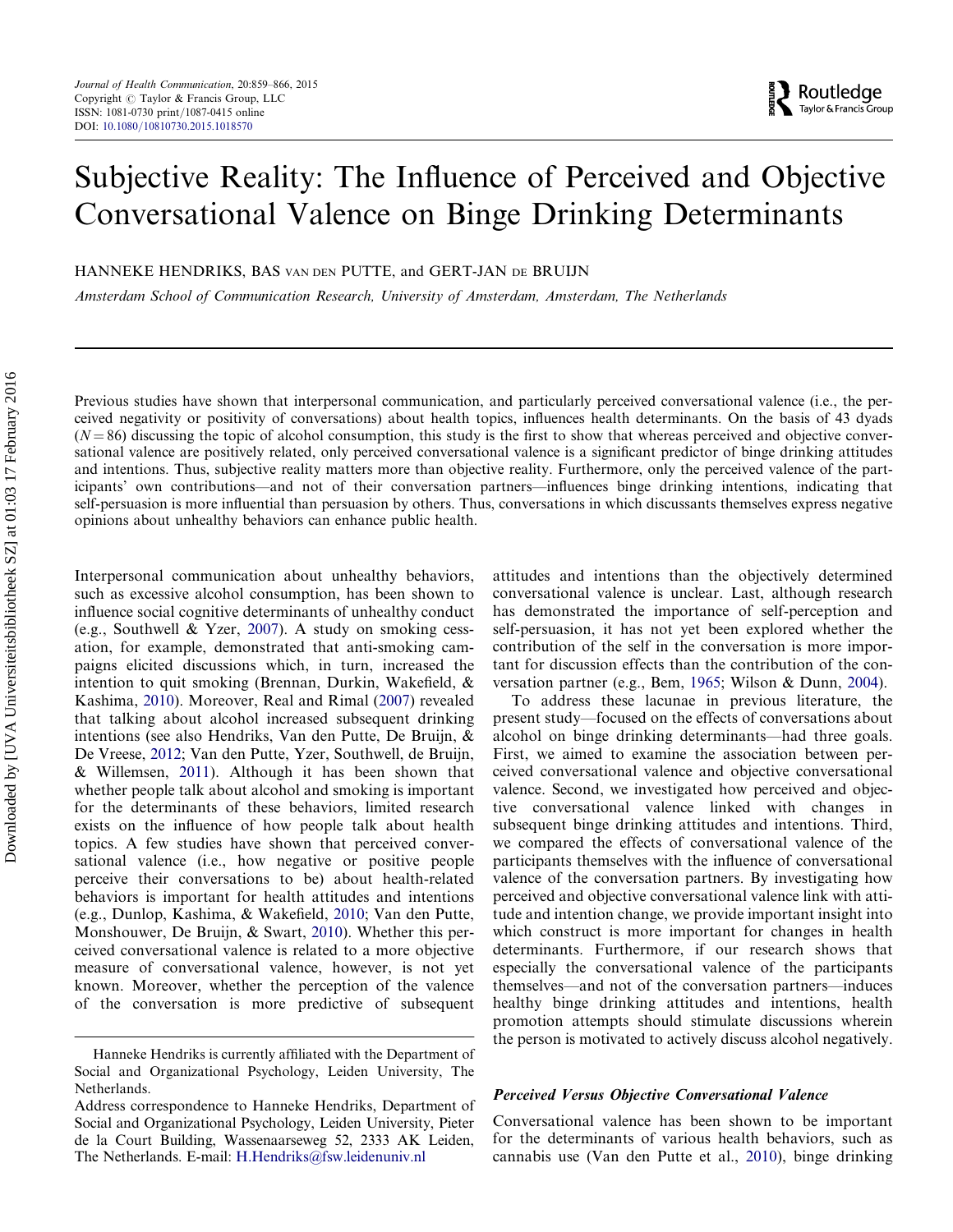(Hendriks, De Bruijn, & Van den Putte, [2012](#page-8-0)), and obtaining an HPV vaccine (Dunlop et al., [2010\)](#page-8-0). Hendriks and colleagues ([2012\)](#page-8-0), for example, demonstrated that conversations that were perceived as negative toward alcohol consumption and binge drinking decreased subsequent intentions to binge drink. These studies had in common that they asked participants to indicate the valence of their conversations and thereby relied on measures of conversational valence obtained through self-perception and self-report.

Measures based on self-report and self-perception have several advantages and disadvantages. On the one hand, these perceived measures provide a unique insight into respondents' perceptions, knowledge, and values, and are easier and less expensive to collect than objective measures. On the other hand, self-perception measures can at times be at odds with reality, for example, given the fact that people find it difficult to introspect or recall (Paulhus & Vazire, 2010). Therefore, there is a need to examine whether perceived conversational valence measures are in agreement with more objective conversational valence measures. Outside the context of interpersonal communication, there is a vast amount of research investigating the relation between self-reported measures and more objective measures (e.g., Crockett, Schulenberg, & Petersen, [1987](#page-7-0); Ordoñana, González-Javier, Espín-López, & Gómez-Amor, [2009\)](#page-8-0), generally showing that self-reported measures correlate positively with more objective measures. Del Boca and Darkes ([2003\)](#page-7-0), for example, concluded that self-reported alcohol consumption measures reliably reflect actual alcohol intake. However, no research to date has focused on the association between objective and perceived conversational valence. Therefore, a first goal of the present study was to investigate the extent to which perceived conversational valence (i.e., obtained through self-report) was related to a more objective conversational valence (i.e., obtained through content analyses). We predicted,

Hypothesis 1: Objective and perceived conversational valence measures are positively related.

# The Influence of Perceived and Objective Conversational Valence

Although it is important to assess an objective measure of conversational valence and understand the link between perceived and objective conversational valence (in line with Crockett et al., [1987\)](#page-7-0), we argue that it is not necessarily the case that objective conversational valence is a more important predictor of subsequent health attitudes and intentions than perceived conversational valence. A second goal of the present research was to compare perceived with objective conversational valence in terms of changes in binge drinking determinants, thereby providing insight into the question whether the perception of the conversation or the objectively observed conversation is particularly relevant for health changes.

We argue that it is especially important how people perceive their discussions about health topics and how they interpret, experience, and remember information exchanged during health-related conversations. For example, research has shown that the influence of conversations on attitudes and knowledge depends on whether the discussant experiences and remembers the conversation as containing positive or negative arguments (Vinokur & Burnstein, [1974\)](#page-8-0). The importance of perception is also in line with research on self-perception theory (Bem, [1965](#page-7-0); Wilson & Dunn, 2004), entailing that people infer their attitudes and other internal states from perceptions of their own conduct. For example, when participants are asked to behave in a certain way or play a role in line with a certain viewpoint, this induces attitudes in accordance with this viewpoint, presumably because participants perceive their own behaviors as indicative for their actual preferences (e.g., Janis & King, [1954;](#page-8-0) Strack, Martin, & Stepper, [1988\)](#page-8-0). Thus, the subjective experience and perception of the valence of the discussion seems especially relevant for subsequent attitudes and intentions. Given these notions, we expected the following:

Hypothesis 2: Perceived conversational valence is more strongly related to attitudes and intentions toward binge drinking as compared with objective conversational valence.

# The Role of Self-Persuasion and the Influence of the Conversation Partner

Self-perception thus seems important for determining attitudes and evaluations. A potential implication of this could be that how negatively or positively one speaks during a health conversation is more important for changes in health attitudes and intentions than how positively or negatively one's conversation partner speaks. This comparison between conversational valence of the self and conversational valence of the conversation partner has not yet been investigated. Research focusing on interpersonal communication usually assumes that people are influenced by the persons to whom they are speaking (e.g., Katz & Lazarsfeld, [1955\)](#page-8-0) and not necessarily by what people are saying themselves. The third goal of this study was therefore to investigate this comparison and to shed light onto the question whether actively voicing your own opinion is really necessary for conversation effects to occur, or whether listening to your conversation partner voicing his or her opinion is equally influential.

Self-generated persuasion (i.e., convincing oneself by voicing arguments or opinions) has been shown to result in more powerful and long lasting effects as compared with other persuasion attempts, given the fact that people view themselves as especially credible and reliable (Pratkanis & Aronson, [2001](#page-8-0)) and because people tend to come up with arguments they themselves find specifically compelling (e.g., Greenwald & Albert, [1968](#page-8-0)). This is consistent with the saying-is-believing effect (Higgins, [1999\)](#page-8-0), that is, when people are asked to verbalize a particular opinion, this elicits judgments, knowledge, and attitudes in agreement with the expressed opinion.

On the one hand, expressing a viewpoint could result in a shift in attitudes (e.g., when the expressed viewpoint is counterattitudinal). In their classic work, Janis and King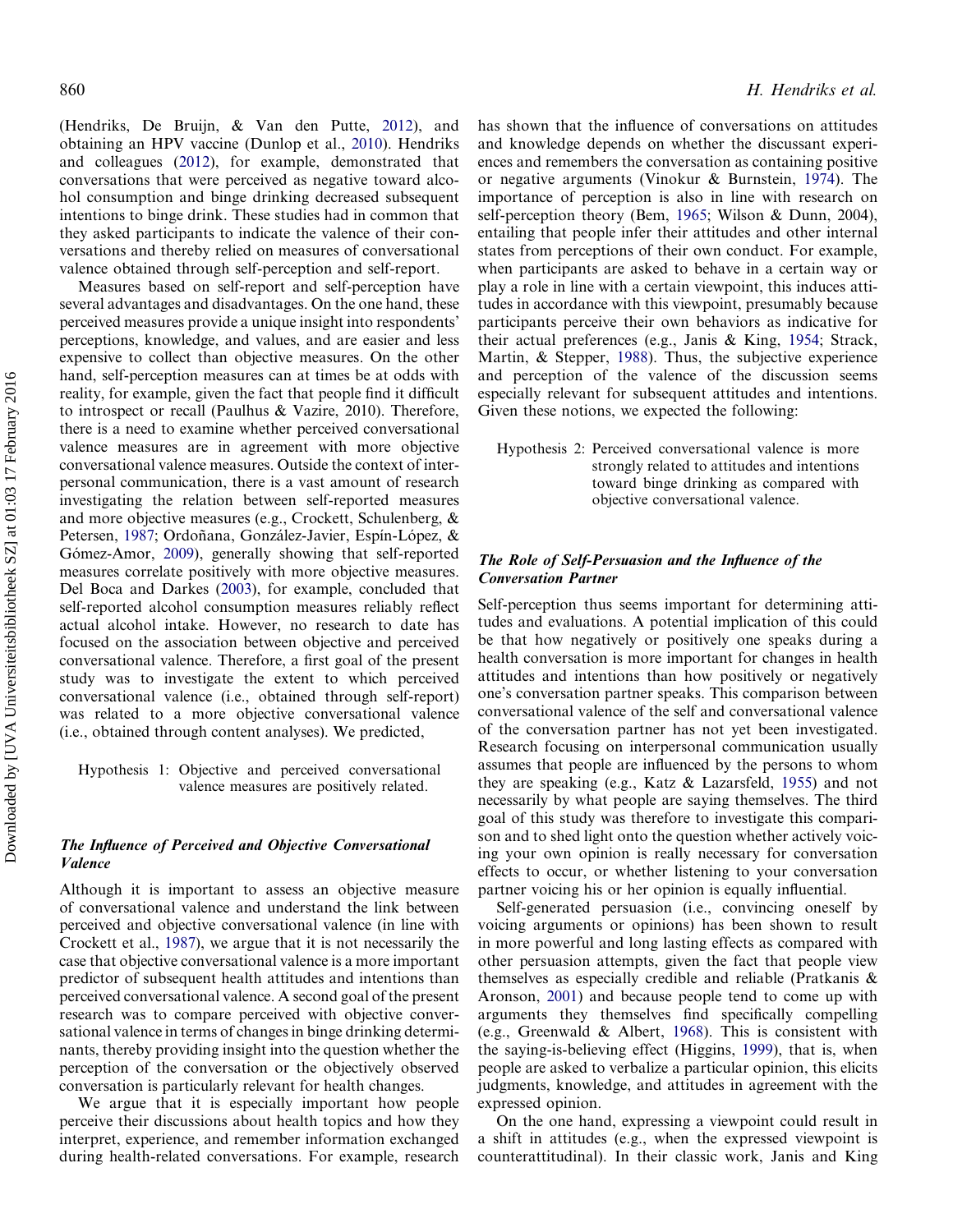[\(1954](#page-8-0)), for example, showed that when people gave a counterattitudinal speech, their attitudes changed more strongly in the direction of the speech as compared with when they just listened to someone else delivering the same speech. This possibility has also been stressed by cognitive dissonance research, which shows that counterattitudinal behaviors and statements can cause people to adjust their private opinions to ensure that the dissonance between behavior and attitudes is resolved (Festinger, [1962](#page-8-0)). The technique of using counterattitudinal advocacy to induce dissonance, and consequently persuasion, has been shown to be effective across various health domains (Freijy & Kothe, [2013\)](#page-8-0). On the other hand, expressing a viewpoint could also result in more extreme and stronger attitudes, for example, when the expressed viewpoint is in line with existing attitudes (potentially because of increased processing and elaboration; Downing, Judd, & Brauer, [1992](#page-8-0); Eveland, [2004](#page-8-0); Eveland & Thomson, [2006](#page-8-0); Powell & Fazio, [1984\)](#page-8-0). We therefore argue that it is likely that conversational valence of oneself is particularly important for subsequent attitude and intention change. Thus, we expected the following:

Hypothesis 3: Conversational valence of the self more strongly influences attitudes and intentions toward binge drinking than conversational valence of the conversation partner.

#### The Present Study

The present study was conducted in the context of alcohol consumption. Alcohol abuse, and binge drinking in particular, are prominent public health concerns. Excessive alcohol consumption frequently results in serious accidents, fights, and harassments, and is a large cause of preventable death and morbidity (e.g., Cherpitel, [2007](#page-7-0)). Furthermore, excessive alcohol use is associated with many major disease outcomes, such as liver cancer, epilepsy, hemorrhagic stroke, and coronary heart disease (Rehm et al., [2003](#page-8-0)). Despite these detrimental effects of alcohol abuse and binge drinking, many people engage in these behaviors. Especially young people, and college students in particular, tend to do so (Kypri, Cronin, & Wright, [2005;](#page-8-0) O'Malley & Johnston, [2002;](#page-8-0) Wechsler, Davenport, Dowdall, Moeykens, & Castillo, [1994\)](#page-8-0). Given the adverse effects of excessive alcohol consumption, these findings are particularly alarming. Research aimed at addressing and preventing this particular health problem is therefore especially called for. We intended to confront this issue by investigating how perceived and objective conversational valence, and the distinction between the participants themselves and the conversation partners, induce changes in binge drinking attitudes and intentions.

#### Method

# Participants and Procedure

Eighty-six undergraduate students, 21 men and 65 women  $(M<sub>age</sub> = 22.52, SD<sub>age</sub> = 1.67)$ , of the University of Amsterdam

took part in a two-wave study and received credits for participation. Participants were familiar with each other and registered in dyads. Two weeks before visiting the lab, participants individually answered an online questionnaire measuring binge drinking attitude and intention (T0). At the beginning of the survey, a definition of binge drinking according to Dutch guidelines—defined as the consumption of four or more (for women) or six or more (for men) alcoholic beverages on one occasion—was given to ensure that the participants correctly understood our definition. Two weeks after the baseline assessment, participants arrived at the research lab in dyads. Given the fact that the current research was part of a larger study, one component of the procedure was not relevant for the present research. Participants were shown either an antiaalcohol video or no antialcohol video. Therefore, all analyses controlled for ad condition. Omitting ad condition as a factor in the analyses did not change the results.

Next, participants were brought to a room resembling a living room where they were asked to discuss the topic of alcohol and binge drinking with their dyadic partner. Participants were monitored and recorded during the conversation by a hidden camera and microphone. All participants gave permission for the use of their recordings. After talking about the topic for approximately 5 min, participants were escorted back to their individual computers where they were asked to fill out another survey. Attitude (T1) and intention (T1) were again assessed, as well as the perceived conversational valence of the participants themselves and of the conversation partners. Furthermore, the discussions were coded by four independent coders to obtain an objective measure of conversational valence.

#### Materials and Measures

#### Binge Drinking Attitude

Attitude toward refraining from binge drinking was assessed as the average score of six items (e.g., ''If I would not binge drink during the next 2 weeks, this would be ...'') measured on 7-point scales ranging from 1 (very harmful) to 7 (very harmless), 1 (very negative) to 7 (very positive), 1 (very unsociable) to 7 (very sociable), 1 (very unwise) to 7 (very wise), 1 (very bad) to 7 (very good), and 1 (very unpleasant) to 7 (very pleasant);  $M_{\text{T0}} = 5.25$ ,  $SD_{\text{T0}} = 1.05$ ,  $\alpha_{\text{T0}} = .88$ ;  $M_{\text{T1}} = 5.17$ ,  $SD_{T1} = 0.92$ ,  $\alpha_{T1} = .87$ .

#### Binge Drinking Intention

Intention to refrain from binge drinking was measured as the average score of three items (i.e., ''I intend to not binge drink during the next 2 weeks," "I plan to not binge drink during the next 2 weeks,'' and ''I will try to not binge drink during the next 2 weeks'') which could be answered on a 7-point scale ranging from 1 (very unlikely) to 7 (very likely);  $M_{\text{T0}} = 3.86$ ,  $SD_{T0} = 2.09$ ,  $\alpha_{T0} = .98$ ;  $M_{T1} = 3.63$ ,  $SD_{T1} = 2.07$ ,  $\alpha_{T1} = .99$ .

#### Perceived Conversational Valence

Perceived conversational valence of the self was measured through three questions: ''How negative or positive have you spoken during the conversation about ... '' (a) ''drinking alcohol,'' (b) 'binge drinking,'' and (c) ''being drunk,'' which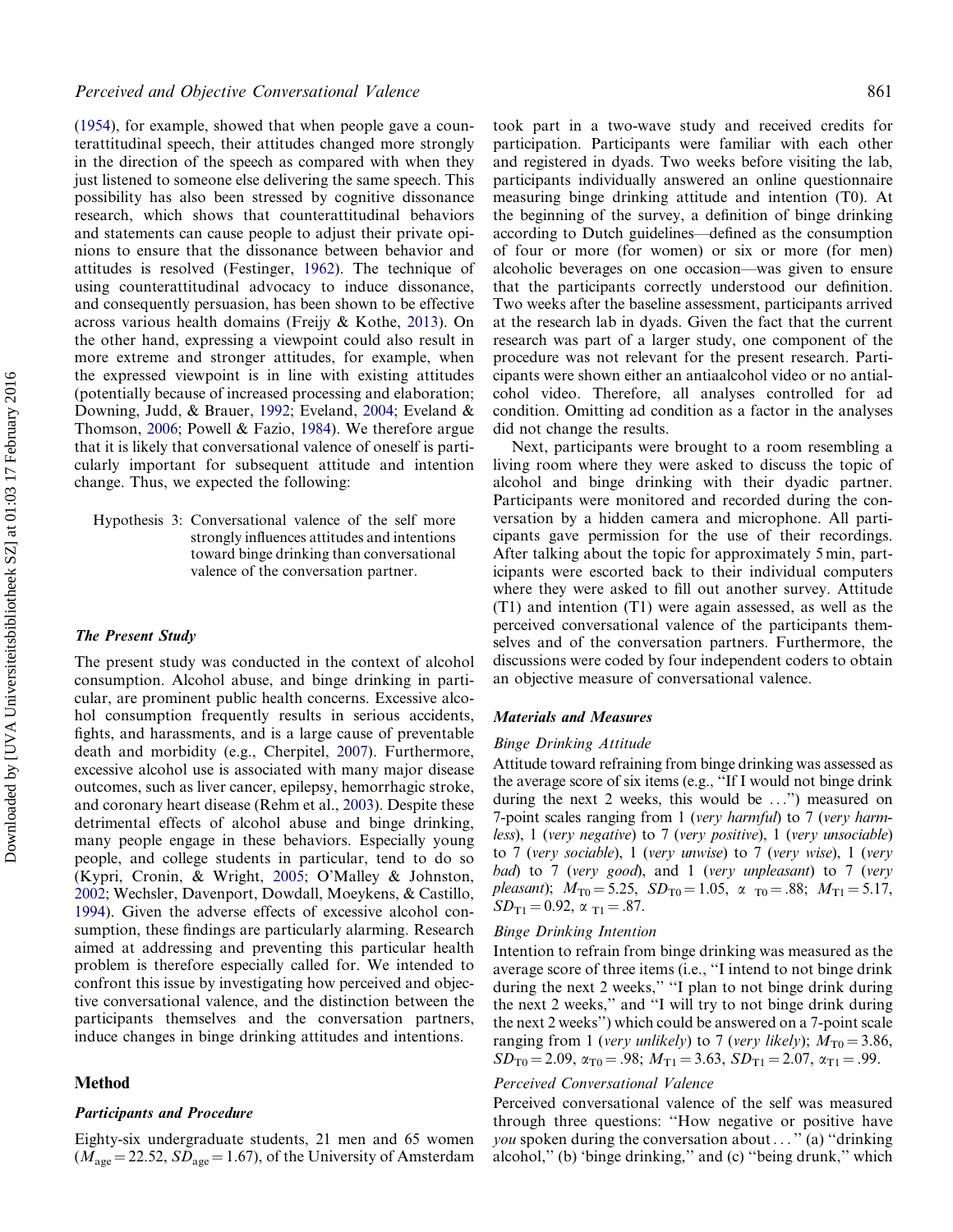could be answered on 7-point scales ranging from 1 (very negative) to 7 (very positive),  $M = 4.31$ ,  $SD = 1.06$ ,  $\alpha = .75$ (Hendriks et al., [2012](#page-8-0)). Of the participants, 33% scored below midscale, indicating a negative conversational valence of the self, and 56% scored above midscale, indicating a positive conversational valence of the self. The remaining 11% scored exactly midscale (i.e., indicating a neutral valence). Perceived conversational valence of the conversation partner was measured through three questions: ''How negative or positive has your conversation partner spoken during the conversation about ... '' (a) ''drinking alcohol,'' (b) ''binge drinking,'' and (c) ''being drunk,'' which could be answered on 7-point scale ranging from 1 (very negative) to 7 (very positive),  $M = 4.29$ ,  $SD = 1.05$ ,  $\alpha = .73$ . Of the participants, 33% scored below midscale, indicating a negative conversational valence of the conversation partner, and 50% scored above midscale, indicating a positive conversational valence of the conversation partner. The remaining 17% scored exactly midscale (i.e., indicating a neutral valence).

## Content Analysis

To obtain an objective measurement of conversational valence, a transcript was written for all recorded conversations. Then, four independent coders watched all videos and coded all transcripts according to a coding book especially developed for the purpose of the present study. An instruction and a training session were organized during which all coders coded the same training transcripts and during which problems could be discussed and solved. While three of the four coders agreed often, one of the four coders disagreed frequently with the other three coders. Omitting this particular coder resulted in an acceptable intercoder reliability between the three remaining coders, Krippendorff's alpha  $=$ .71 (Hayes & Krippendorff, [2007\)](#page-8-0).

Every statement related to alcohol or binge drinking was coded, separately for the two persons in the conversation. When a statement increased the chance that the participant would consume alcohol (e.g., ''I like drinking alcohol'') it was coded as a positive statement about alcohol or binge drinking. When a statement decreased the chance that the participant would consume a lot of alcohol (e.g., ''I hate being drunk''), it was coded as a negative statement about alcohol or binge drinking. After the coding process, objective conversational valence for each person in the conversation was calculated by subtracting the number of negative statements from the number of positive statements. Higher scores indicated a more positive objective valence toward alcohol. An average score across the coders was calculated and was used during the analyses ( $M = -1.18$ ,  $SD = 3.37$ ). Of the participants, 62% made more negative than positive statements, indicating a negative conversational valence, and 33% made more positive than negative statements, indicating a positive conversational valence. The remaining 5% scored exactly midscale (i.e., indicating a neutral valence).

#### Data Analysis

All variables were standardized prior to the analyses. Multilevel linear mixed effects models were used to account for the dependent nature of the data (i.e., individuals nested within dyads). It must be noted that it was not possible to enter the statements from both the participants themselves and the conversation partners in the same multivariate model becausestatements from each participant in a dyad were simultaneously statements from the participant themselves, and, for the dyad partner, statements from the conversation partner (i.e., this would result in using the same data twice and thus inflate our results). Therefore, three univariate models were tested using conversational valence measures from the participants themselves and three univariate models were tested using conversational valence measures from the conversation partners. These three analyses tested the relation between objective and perceived conversational valence, between perceived conversational valence and binge drinking attitudes and intentions, and between objective conversational valence and binge drinking attitudes and intentions. Table 1 shows the correlations among the main study variables.

# **Results**

### The Relation Between Perceived and Objective Conversational Valence

A significant relation between perceived and objective conversational valence of the self was revealed,  $(\beta = .41, ...)$  $p < .001$ . When focusing on the conversation partner, a significant relation between perceived and objective conversational valence of the conversation partner ( $\beta = .52$ ,  $p < .001$ ) was also found. When the content analysis showed

Table 1. Correlations among main variables

|                                           |           |           |           | 4        |          | <sub>6</sub> |          | 8 |
|-------------------------------------------|-----------|-----------|-----------|----------|----------|--------------|----------|---|
| 1. Perceived valence self                 |           |           |           |          |          |              |          |   |
| 2. Perceived valence conversation partner | $.660**$  |           |           |          |          |              |          |   |
| 3. Objective valence self                 | $.413**$  | $.390**$  |           |          |          |              |          |   |
| 4. Objective valence conversation partner | $.418**$  | $.522**$  | $.580**$  |          |          |              |          |   |
| 5. Attitude T0                            | $-.376**$ | $-.294**$ | $-.218*$  | $-.101$  |          |              |          |   |
| 6. Attitude T1                            | $-.456**$ | $-.409**$ | $-.274*$  | $-.194$  | $.601**$ |              |          |   |
| 7. Intention T0                           | $-.241*$  | $-.243*$  | $-.190$   | $-.157$  | $.601**$ | $.525***$    |          |   |
| 8. Intention T1                           | $-.423**$ | $-.344**$ | $-.285**$ | $-.226*$ | $.446**$ | $.700**$     | $.623**$ |   |

 $p < .05, \, \frac{p}{p} < .01.$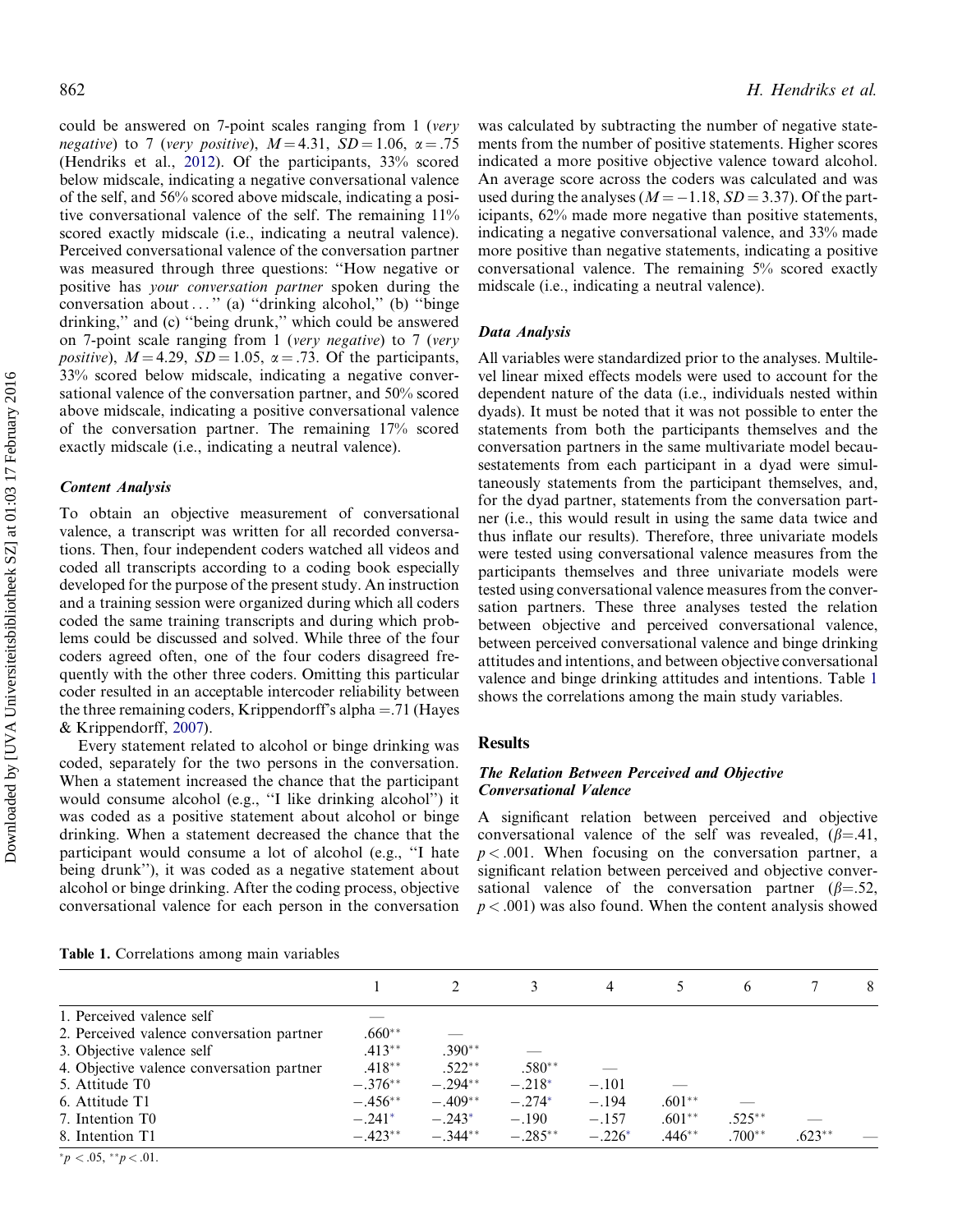that more negative than positive statements were made by the participants (conversation partners), participants also perceived that they (their conversation partners) had spoken more negatively about alcohol and binge drinking. Thus, objective and perceived conversational valence were positively related, thereby supporting Hypothesis 1.

#### The Influence of Perceived and Objective Valence of the Self and Conversation Partner

## Perceived Valence

A significant effect of perceived conversational valence of the self on attitude at T1 ( $\beta = -.24$ ,  $p = .011$ ) and intention at T1 ( $\beta$ = -.26,  $p$  = .002) toward refraining from binge drinking was revealed, controlling respectively for attitude and intention at T0. When participants declared to have spoken negatively about alcohol, their attitudes toward refraining from binge drinking became more positive and their intention to refrain from binge drinking increased. Alternately, when participants declared to have spoken positively about alcohol, their attitudes toward refraining from binge drinking became more negative and their intention to refrain from binge drinking decreased. Analyses with perceived valence of the conversation partner as predictor showed the same pattern of results for attitude at T1 ( $\beta = -.22$ ,  $p = .013$ , controlling for attitude at T0. However, no significant relation at the  $p < .05$  level was found between perceived valence of the conversation partner and intention at T1 ( $\beta$ = -.16,  $p$  = .060), controlling for intention at T0.

#### Objective Valence

No significant effect of objective conversational valence of the self on attitude T1 ( $\beta$ = -.16,  $p$  = .088) or intention T1  $(\beta = -17, p = .051)$  toward binge drinking was found at the  $p < .05$  level, controlling respectively for attitude and intention at T0. This result entailed that when participants made more negative than positive statements about alcohol, their attitudes and intentions toward refraining from binge drinking did not significantly change as a function of the uttered statements. Objective conversational valence of the conversation partner also had no effects on attitude ( $\beta$ =  $-.12, p = .167$  or intention at T1 ( $\beta = -.11, p = .206$ ), controlling respectively for attitude and intention at T0.

Concluding, in line with Hypothesis 2, whereas perceived conversational valence was significantly related to changes in attitudes and intentions, objective conversational valence was not. Also, although both the conversational valence of the self and the conversation partner had no influence when looking at objective valence, the finding that perceived conversational valence of the self elicited changes in binge drinking intentions, whereas perceived conversational valence of the conversation partner had no significant effects on intention change, partly supported Hypothesis 3.

#### **Discussion**

The present study was the first to investigate the relation between perceived and objective conversational valence, the changes in binge drinking attitudes and intentions as elicited

by these two different ways of looking at conversational valence, and the influence of the distinction between the self versus the conversation partner. Three main conclusions can be drawn. First, perceived and objective conversational valence are positively related. Second, perceived conversational valence predicts attitude and intention change whereas objective conversational valence is unrelated to changes in these behavioral determinants. Third, although both perceived conversational valence of the self and conversation partner influence binge drinking attitudes, only perceived conversational valence of the self—and not of the conversation partner—significantly influences binge drinking intentions.

The first main conclusion concerns the association between perceived and objective conversational valence. As argued, it is important to investigate the relations between psychological self-reported measures and objective ones, because measures based on self-report and self-perception—although they provide a unique insight into people's perceptions and knowledge—can suffer from introspection and recall issues and may therefore not always correspond with reality. The results showed that the perceived conversational valence measure, as used by other researchers (Dunlop et al., [2010](#page-8-0); Hendriks et al., [2012](#page-8-0)), was positively associated with the more objectively coded conversational valence measure, thereby rendering its use appropriate for use in future research. The medium to large correlations (Cohen, [1992](#page-7-0)) between objective and perceived conversational valence show that young people are relatively accurate in the description and recall of the objective valence of their discussions about alcohol. Because measures based on self-report and self-perception are also more easy and cheaper to obtain, measuring perceived conversational valence instead of a more objective conversational valence seems an appropriate alternative.

The second main conclusion is related to the changes in binge drinking attitudes and intentions as elicited by perceived and objective conversational valence. The results indicated that when participants perceived that they had spoken negatively (positively) about alcohol, their attitudes and intentions became more positive (negative) toward refraining from binge drinking. This finding is in line with other research showing that perceived conversational valence influences health determinants (e.g., Dunlop et al., [2010](#page-8-0); Hendriks et al., [2012;](#page-8-0) Van den Putte et al., [2010](#page-8-0)). We found substantial effects of the perceived valence of the conversation on changes in binge drinking attitudes and intentions  $(i.e., beta weights of  $-0.24$  and  $-0.26$ ), thereby further emphasize$ sizing the importance of interpersonal communication for health determinants (see also Real & Rimal, [2007](#page-8-0); Southwell & Yzer, [2007](#page-8-0); Van den Putte et al., [2011\)](#page-8-0). In contrast with the significant effects of perceived conversational valence, objective conversational valence did not induce significant changes in binge drinking attitudes and intentions at the conventional  $p < .05$  level. It should be noted, however, that the relation between objective conversational valence of the self and intention almost reached significance ( $p = .051$ ). However, the strength of this relation (as reflected by  $\beta$ ) was stronger for the perceived valence measure than for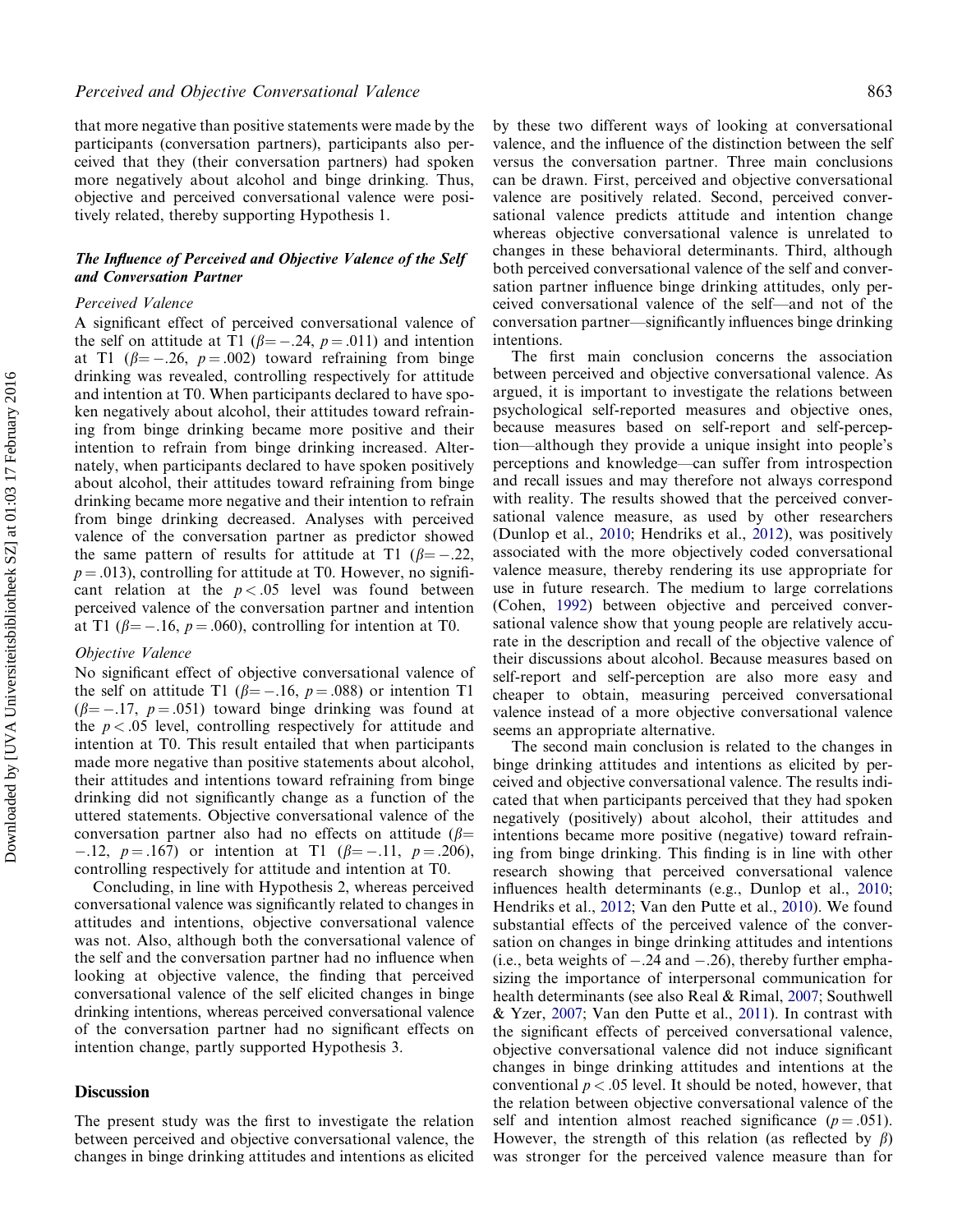the objective valence measure, thereby again emphasizing the relative importance of perceived conversational valence measures. However, given these near significance levels, it is important that future research investigates how objective measures relate to health determinants so that the relative effects of objective and perceived measures can be understood with more certainty.

The supremacy of perceived conversational valence as shown in this study is in line with self-perception research and is in agreement with our expectation that the self-perception, subjective experience, and recall of the valence of the conversation is more important than the objectively assessed valence (e.g., Bem, [1965](#page-7-0); Wilson & Dunn, 2004). In line with the persuasive arguments theory, positing that the influence of conversations depends on whether discussants remember negative or positive arguments (Vinokur & Burnstein, [1974](#page-8-0)), it seems that after talking about alcohol, our participants' attitudes and intentions mostly changed as a function of how they perceived their conversation as opposed to how the conversation more objectively went.

These two main findings together hold potentially important implications for health research and health promotion interventions. Given the relevance of interpersonal communication—and conversational valence in particular—for the determinants of health behavior, the present findings further our understanding of effective health promotion interventions and show that interpersonal communication is a potentially useful tool to induce more healthy alcohol consumption intentions and attitudes. By designing interventions that stimulate conversations that are negative about unhealthy conduct (for example by organizing discussion groups in which the negative aspects of binge drinking are discussed; Janis & King, [1954\)](#page-8-0) more healthy attitudes and intentions can be evoked. This importance of interpersonal communication is particularly relevant for the development of successful interventions aimed at reducing binge drinking prevalence rates, because college students—who especially engage in binge drinking—are particularly prone to peer influence and are often present in social settings where the topic of alcohol consumption is discussed (Bot, Engels, Knibbe, & Meeus, [2005](#page-7-0); Dorsey, Scherer, & Real, [1999](#page-8-0)). Furthermore, we showed that it is particularly important to measure how people perceive their discussions. It seems that the simple act of asking a person to reflect on a previous health conversation not only results in a relatively accurate description of the conversation that occurred but the recall of the conversation also predicts subsequent health attitude and intention change.

The fact that the objective and perceived conversation measures were positively related and yet had different effects may seem strange. However, although the correlation between both measures was medium to large, we found no perfect coefficients of one (i.e., the standardized regression weights varied between .41 and .52). Moreover, perceived conversational valence was not always in line with objectively coded valence. Although it was objectively coded that 62% of the participants spoke negatively about alcohol, this was only perceived as such by 33% of the respondents.

Furthermore, 56% of the participants perceived their own conversational valence as positive, while only 33% of the participants scored a positive objectively coded valence. We propose that a potential explanation for this discrepancy between perceived and objective valence might be that people more easily recall positive statements about alcohol than negative ones, resulting in a more positive perceived valence as compared with objective valence. This is in line with research showing that participants in conversations process conversations differently as compared with outsiders observing the discussion (Stafford, Waldron, & Infield, [1989](#page-8-0)). Because our results indicate that a positive perceived conversational valence elicits unhealthy binge drinking attitudes and intentions, it is worrisome that the majority of our participants perceived their conversation as positive about alcohol. Encouraging interpersonal communication seems to be a two-edged sword. For some persons interpersonal communication can induce desirable effects when perceived conversational valence is negative about unhealthy conduct, for other persons it can produce unwanted effects when perceived conversational valence is positive about unhealthy behaviors. Hence, health interventions promoting interpersonal communication should take conversational valence into account to prevent undesired effects.

Our third main conclusion was that although both perceived conversational valence of the self and of the conversation partner influenced binge drinking attitudes, only perceived conversational valence of the self—and not of the conversation partner—significantly influenced binge drinking intentions. This superiority of conversational valence of the self was also suggested when looking at the objective valence measures. Although no overall significant effects (at  $p < .05$ ) were visible on binge drinking determinants, objectively coded statements from the participants themselves marginally significantly (at  $p < .10$ ) influenced binge drinking attitudes and intentions. Statements from the conversation partner however, had no significant effects at all on attitudes or intentions (all  $p > .10$ ). Hereby, our study provides a first tentative insight into the relative contribution of the conversation partner and the potential role of self-persuasion. Our results suggest that during conversations about alcohol, people are more influenced by what they say themselves as compared with what their conversation partner is saying. These results support the idea of selfgenerated persuasion and the saying-is-believing effect (Briñol, McCaslin, & Petty, [2012](#page-7-0); Higgins, [1999;](#page-8-0) Pratkanis & Aronson, [2001\)](#page-8-0) and are in line with the classical study by Janis and King [\(1954](#page-8-0)) showing that when people give a speech they convince themselves more than when they listen to the same speech delivered by others (see also Festinger, [1962](#page-8-0)). The fact that perceived conversational valence of the self—as opposed to perceived conversational valence of the conversation partner—was especially important for binge drinking intentions, implicates that health promotion interventions should not only aim to stimulate discussions that are negative about alcohol, but should also promote an active participation in the discussion, preferably by stimulating discussants to actively voice opinions in line with the goal of the intervention.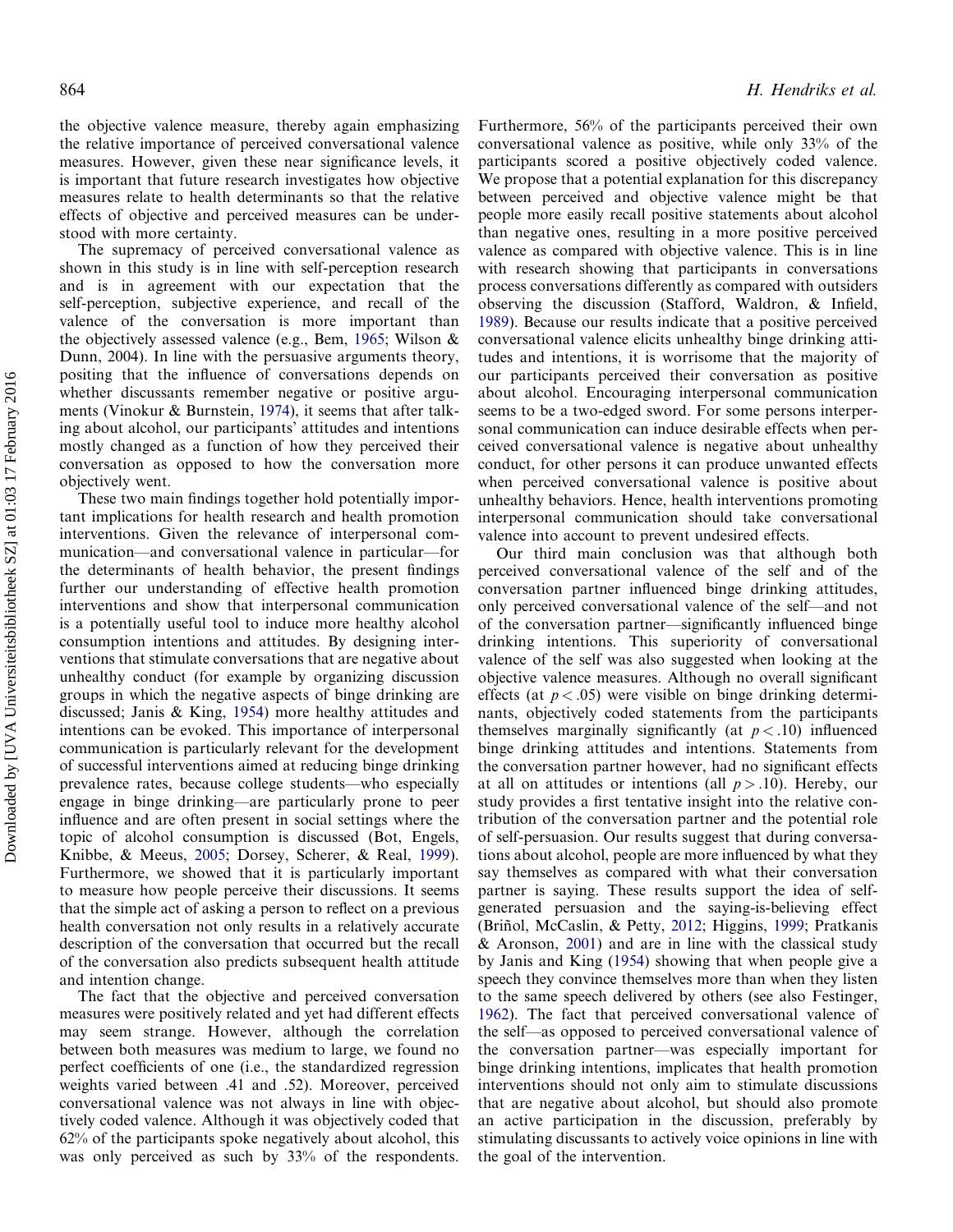<span id="page-7-0"></span>It is meaningful to regard the role of the conversation partner in more detail. Although perceived conversational valence of the conversation partner was not significantly related to participants' changes in binge drinking intentions, this does not mean that the conversation partner had no influence at all. That is, the perceived valence of the conversation partner did influence changes in participants' attitudes ( $\beta = -.22$ ,  $p = .013$ ). Some effect of the conversation partner thus exists in the present study. Moreover, it is possible that the effect of the conversation partner may be larger depending on several conditions, such as the degree of friendship between conversation partners, or the level of agreement between them (e.g., Sherif & Hovland, [1961\)](#page-8-0). This is an interesting and important venue for future research.

## Limitations and Conclusions

The present research has a few limitations. First, although we found a positive association between perceived and objective conversational valence, the association between these two measures was not a perfect coefficient of one. As mentioned earlier, this discrepancy between objective and perceived valence could be due to the fact that participants perceived their conversation as more positive about alcohol than it was objectively rated. Although relatively moderate and even weak correlations between objective and self-reported variables are common (e.g., Horner, Harvey, & Denier, [1999;](#page-8-0) Otten, Littenberg, & Harvey-Berino, [2010\)](#page-8-0), this means that there is some unexplained variance that predicts self-reported conversational valence. Future research should aim to explore which other concepts underlie and predict self-reported conversational valence.

Second, we compared objective with perceived conversational valence in terms of subsequent changes in self-reported attitudes and intentions. It is possible that more objective outcome measures (e.g., actual behaviors) or less explicit ones (e.g., implicit attitudes) are more weakly related to perceived conversational valence and more strongly related to objective conversational valence (Podsakoff, MacKenzie, Lee, & Podsakoff, [2003](#page-8-0)). We encourage future studies to explore these relations in more detail. Third, we measured perceived conversational valence shortly after the conversation occurred. It is possible that the association between this measure and the objective measurement becomes less strong when more time elapses, for example due to difficulties with remembering the conversation (Stafford, Burggraf, & Sharkey, [1987](#page-8-0)). Further research is needed to explore the relation between perceived and objective conversational valence measures across a greater time span.

Third, the current research shows that perceived conversational valence of the participants themselves influences subsequent binge drinking determinants while controlling for these determinants at baseline, thereby showing that perceived conversational valence induces changes in binge drinking determinants. However, it is also possible that binge drinking attitudes and intentions influence how negatively or positively people discuss health topics.

For example, David, Cappella, and Fishbein (2006) showed that persons at a high risk of using marijuana talk more in favor of drug use than those at a low risk. Thus, conversational valence can influence the determinants of health behaviors, and determinants of health behaviors can influence how positively people talk about the issue. Further investigation of such feedback loops or spiraling effects can shed light on how the relation between conversational valence and health determinants develops over time.

Fourth, another issue that may be relevant to the current findings is social desirability. Although the measures used in the present study were based on previous research (e.g., Norman & Conner, [2006](#page-8-0)) and such measures have been shown to be related to behaviors (e.g., Del Boca & Darkes, 2003; Marcoux & Shope, [1997\)](#page-8-0), it is possible that participants did not answer truthfully about their binge drink attitudes and intentions. However, assuming that potential social desirability effects can be found in both waves of our study, we think that this does not disturb our conclusions because we controlled for attitudes and intentions at baseline and thus focused on changes in binge drinking determinants and not on their value per se.

In closing, the present study provides some valuable insights. Although objective and perceived conversational valence about health topics are positively related, especially perceived conversational valence influences attitude and intention change. Furthermore, whereas the perceived conversational valence of people themselves significantly affects changes in peoples' own health intentions, the conversational valence of their conversation partners does not. Thus, to induce more healthy attitudes and intentions, health promotion attempts should focus on stimulating health-related conversations in which discussants actively participate and that are perceived as negative about the unhealthy behavior.

#### **References**

- Bem, D. J. (1965). An experimental analysis of self-persuasion. Journal of Experimental Social Psychology, 1, 199–218.
- Bot, S. M., Engels, R. C. M. E., Knibbe, R. A., & Meeus, W. (2005). Friend's drinking and adolescent alcohol consumption: The moderating role of friendship characteristics. Addictive Behaviors, 30, 929–947.
- Brennan, E., Durkin, S. J., Wakefield, M. A., & Kashima, Y. (2010, June). Interpersonal discussions about antismoking campaigns: Why smokers talk and why it matters. Paper presented at the annual meeting of the International Communication Association, Suntec City, Singapore.
- Briñol, P., McCaslin, M. J., & Petty, R. E. (2012). Self-generated persuasion: Effects of the target and direction of arguments. Journal of Personality and Social Psychology, 102, 925–940.
- Cherpitel, C. J. (2007) Alcohol and injuries: A review of international emergency room studies since 1995. Drug and Alcohol Review, 26, 201–214.
- Cohen, J. (1992). A power primer. Psychological Bulletin, 112, 155–159.
- Crockett, L. J., Schulenberg, J. E., & Petersen, A. C. (1987). Congruence between objective and self-report data in a sample of young adolescents. Journal of Adolescent Research, 2, 383–392.
- David, C., Cappella, J. N., & Fishbein, M. (2006). The social diffusion of influence among adolescents: Group interaction in a chat room environment about antidrug advertisements. Communication Theory, 16, 118–140.